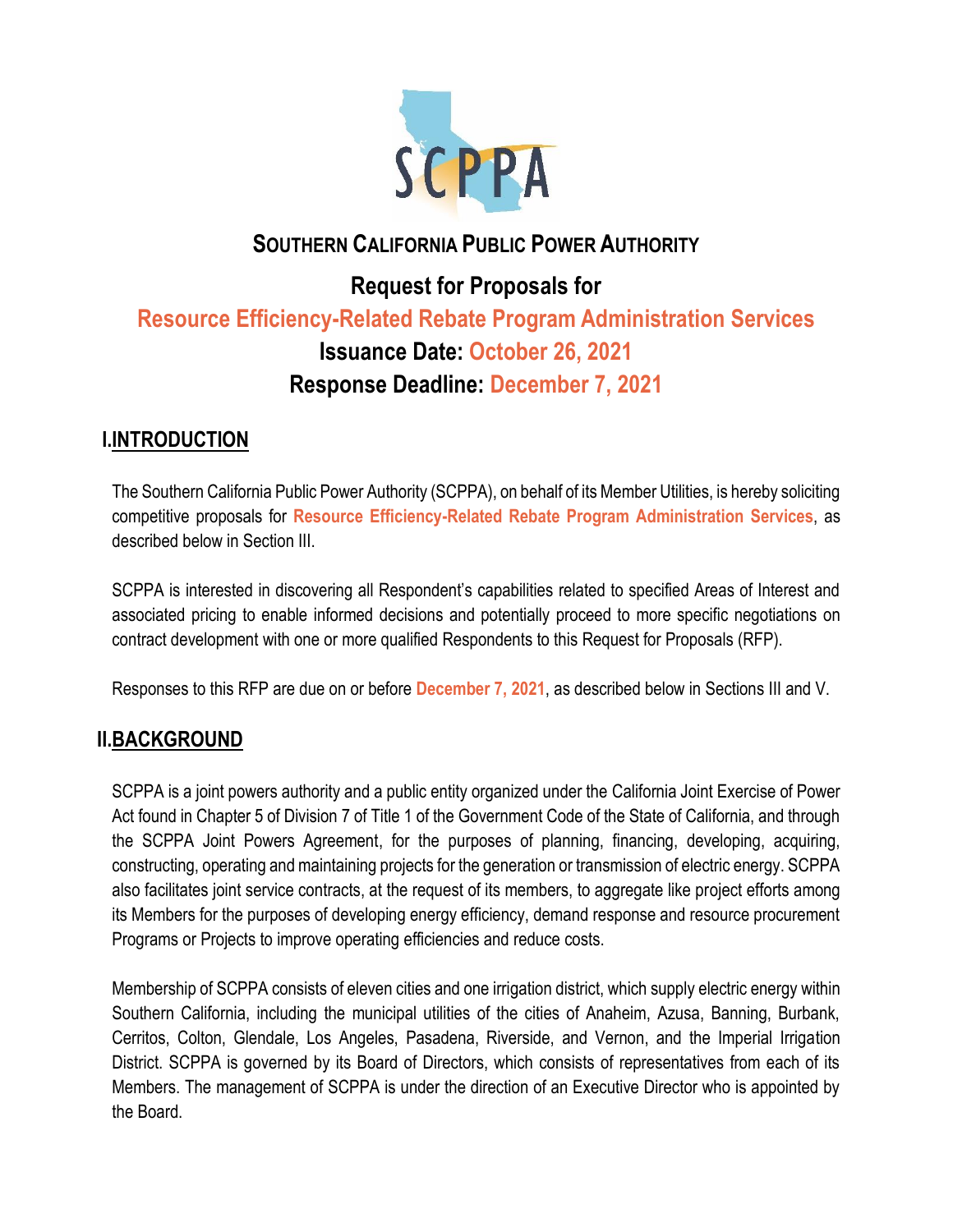Any service contract subsequently entered into by SCPPA pursuant to this RFP would be utilized directly by the interested Members to serve their respective utility customers' needs. The service and work products would be ordered and approved directly by SCPPA and/or the applicable Members and the billing would be administered through SCPPA.

### **III.AREAS OF INTEREST**

Certain SCPPA Members have expressed interest in online **Resource Efficiency-Related Rebate Program Administration Services** designed to cost effectively process traditional mail-in applications and meet the needs of their municipalities. The requested online service platform is expected to provide SCPPA Members' residential and commercial customers the ability to apply for energy efficiency, electric vehicles and electric vehicle charging stations, and building electrification rebates and other utility programs online and allow the SCPPA Member(s) the ability to electronically review, approve, and track customer rebate applications.

The areas of interest or the Online Rebate Processing/Tracking Platform and Administration services that SCPPA is requesting from all Respondents to this RFP includes, but is not limited to, the following:

#### **1. REVIEW/EVALUATE EXISTING REBATE PROCESSES**

- Assess rebate processing current practices and protocols of Participating Member
- Advise and recommend any retention of or revision to existing practices of Participating Member, in particular for online rebate processing
- Outline Standard Operating Procedures for rebate processing

#### **2. DEVELOP/PROVIDE SECURE SOFTWARE/PLATFORM**

- *Customer Use*
	- o Apply for rebate reservation (pre-deployment) or rebate (post-deployment), including milestone-based applications requiring several submission steps of various documents by certain due dates;
	- $\circ$  Submit rebate applications electronically on-line and upload any required pictures, plans, bills, receipts, paid invoices or other required documentation pertaining to the project and their request for a rebate;
	- $\circ$  Support multi-party online application workflow where a third party approved by customer (typically a contractor) may prepare the application before customer signs and formally applies for the program;
	- $\circ$  Login using secure and encrypted web portal that is Member branded using logo and color palette **with single sign-on capabilities (using customer credentials to the Member's website);**
	- $\circ$  Digitally agree to the terms and conditions of the rebate program that may be displayed within the platform using approved digital signature software;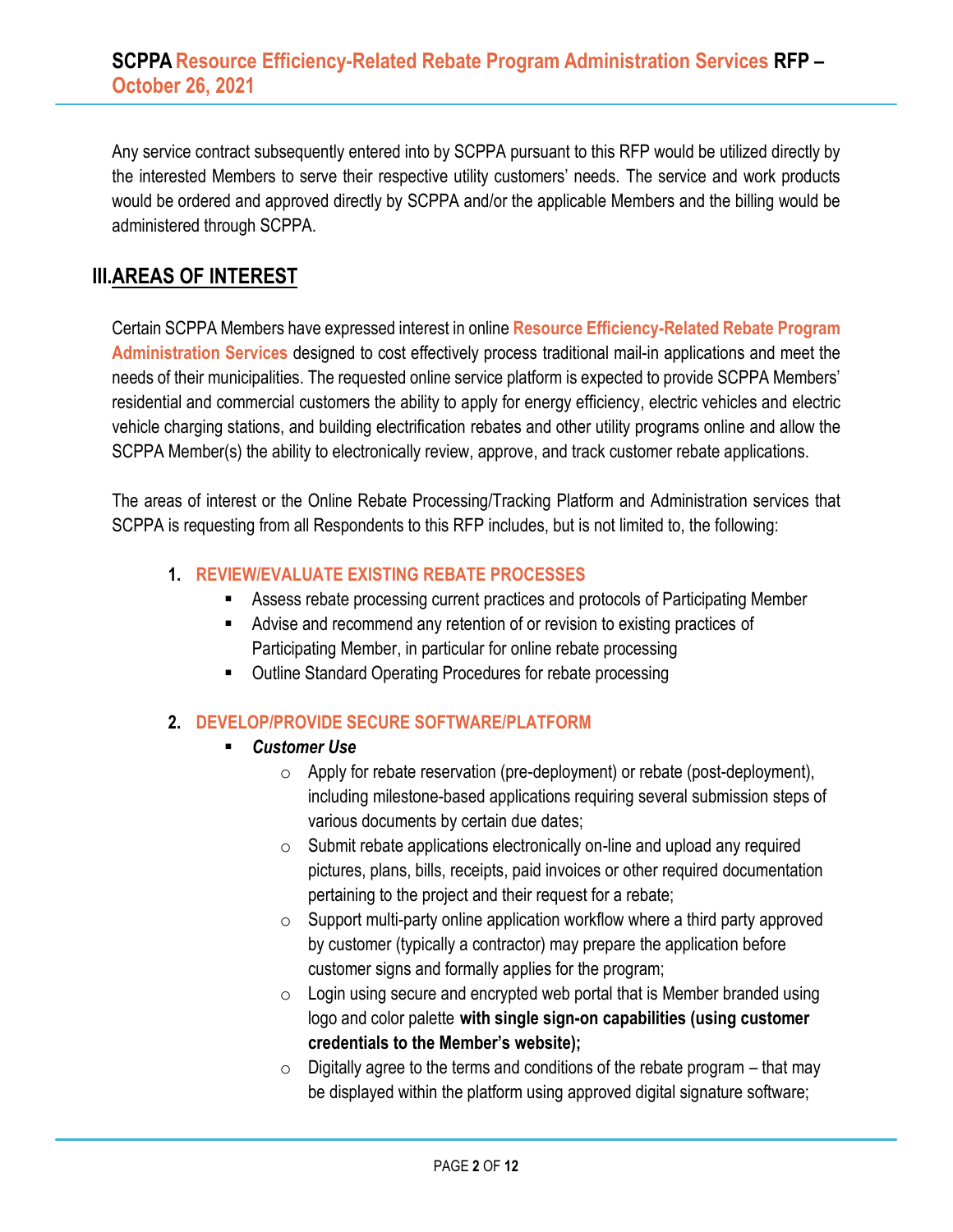- $\circ$  Track or follow the progress of multiple rebates online (e.g. if there is additional documentation needed for final approval; if the approval is awaiting final inspections; when the rebate was approved and sent to accounts payable, etc.) and provide a comprehensive view of historical and on-going applications to the customer;
- $\circ$  Receive email reminder notifications and/or online notification of errors within application in order to remedy before being rejected;
- o Request extension of due dates for milestone-based applications
- $\circ$  Request an appeal for rejected applications
- $\circ$  Communicate with rebate processing staff via a comment section and/or direct e-mail, as specified by Participating Member;
- o Request additional services offered by Participating Member such as home audits, weatherization programs, income qualified programs;
- $\circ$  Assign rebate payment to third-parties
- $\circ$  Input all information required by mail-in applications
- $\circ$  Referral mechanism for customers to be redirected to relevant services such as billing inquiries, bill payment, and other Participating Member services available online.

#### **Member Use**

- o Identify and "target market" to customers through sales campaigns based on previous rebate program participation;
- o Easily set permissions and approval levels for rebate processing staff based on certain criteria such as rebate amount to correspond to staff signing/approval authority levels;
- $\circ$  Have the ability to override a rebate rejection based on special circumstance (i.e. when the customer purchased the product, it qualified for the program but did not at the time of submittal);
- $\circ$  Input and process those applications that are submitted and received via mail or in-person with a paper application;
- o Review all rebate applications, required documents, and status of applications;
- $\circ$  Review summaries of applicants, and measures applied for with the processing tool;
- o Access database of all past and present customer participation levels and programs;

#### ▪ *Software/Platform Capabilities*

o Maintaining and presenting on-line specified lists of approved appliances, water saving measures, etc. for customers to choose from. These products will be continually updated by the software provider based on revised program-specific requirements including, but not limited to: Energy Star, Water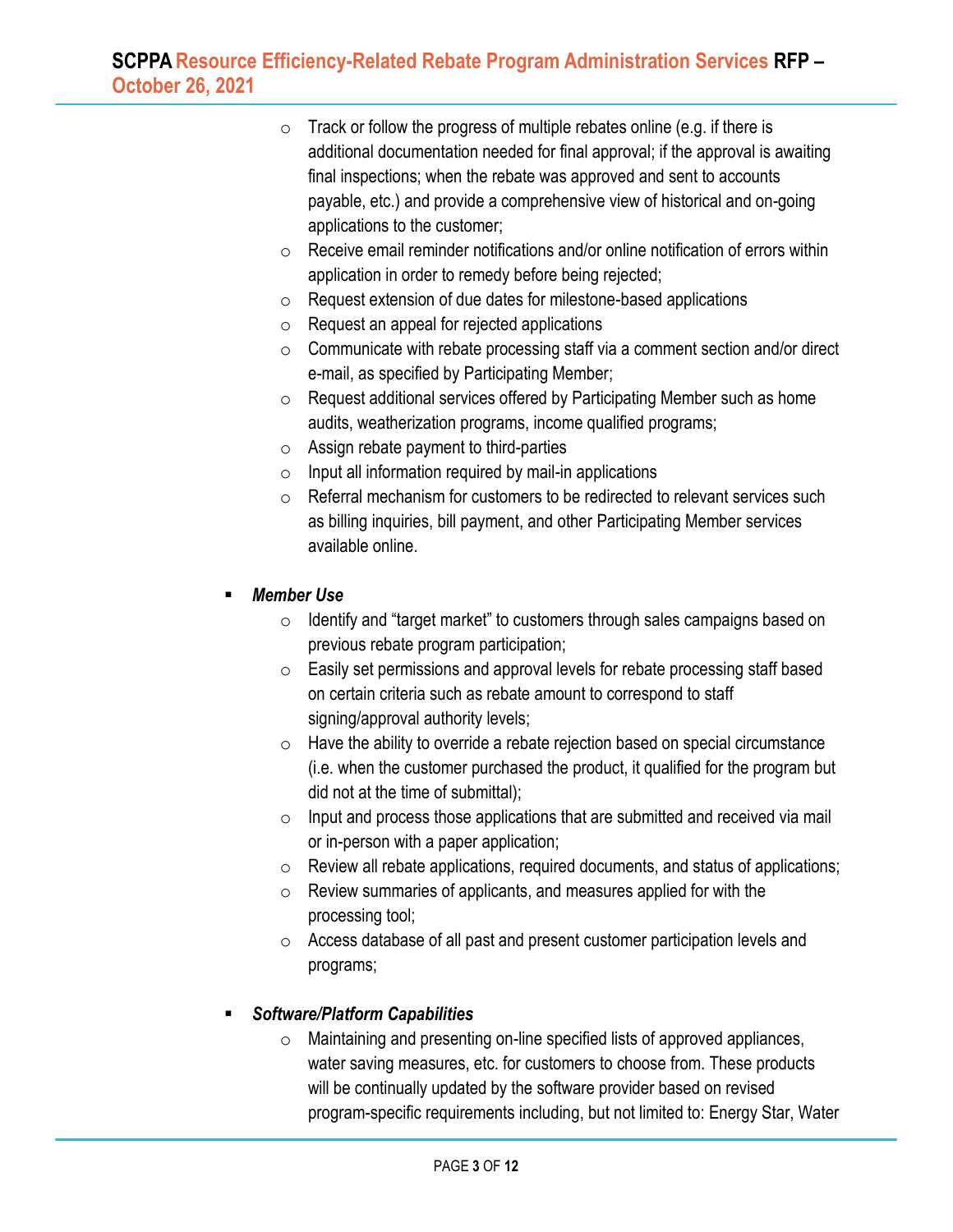Sense, Federal, State or City requirements, as defined by Participating Member;

- o Performing a check and balance whereby if the customer enters an invalid or unapproved appliance/measure or customer is no longer eligible for the measure the system will reject that product for rebate and inform the Applicant via an on-screen message;
- o Tracking historical data on rebates and maintain a list of rebates customers have previously received, including the ability to flag duplicate rebates or maxed out number of rebated products to the same customer, account and/or premise for the same measure;
- o Generating rejection letters/ emails to be sent to customers that do not meet program guidelines or have passed their deadline to submit supplemental materials and the reasons why the rebate application was rejected; allow for automatic or manual rejections (with the latter requiring Member approval based on certain criteria)
- $\circ$  Generating reminders to customers of deadlines to submit supplemental materials;
- o Allowing direct access to native database files (sql or other) for purposes of integrating with Participating Member's business intelligence platforms;
- $\circ$  Creating customized reports on all relevant data points, including but not limited to: kWh savings, gallon water savings, program participation, program expenditures etc. -- for tracking, reporting and analyzing program data. These reports should be able to be downloaded in electronic format (e.g. .xls, .xlsx, .csv, etc.) for additional analysis;
- $\circ$  Providing a "search" function for internal and external users that allows Participating Member to search by name, account, measure, address, and other relevant data point as well as ability to filter by measure, program, zip code, date, or other relevant data points;
- o Accommodating rebate payment processing through electronic files processed in batches or other similar pre-payment method so that approved applications can be either forwarded to the Member's Accounts Payable departments for final payment or processed by Respondent after Member approval;
- o Functioning with an Application Programming Interface (API) that could potentially be used to automatically associate rebate applications with Customer Billing Information;
- o Hosting customer access service platform with encrypted and secure website infrastructure and database that complies with any and all data privacy laws;
- $\circ$  Contractor may be required to sign the Participating Member's Non-Disclosure Agreement (NDA) to maintain customer confidentiality;
- o Providing dual languages (English and Spanish)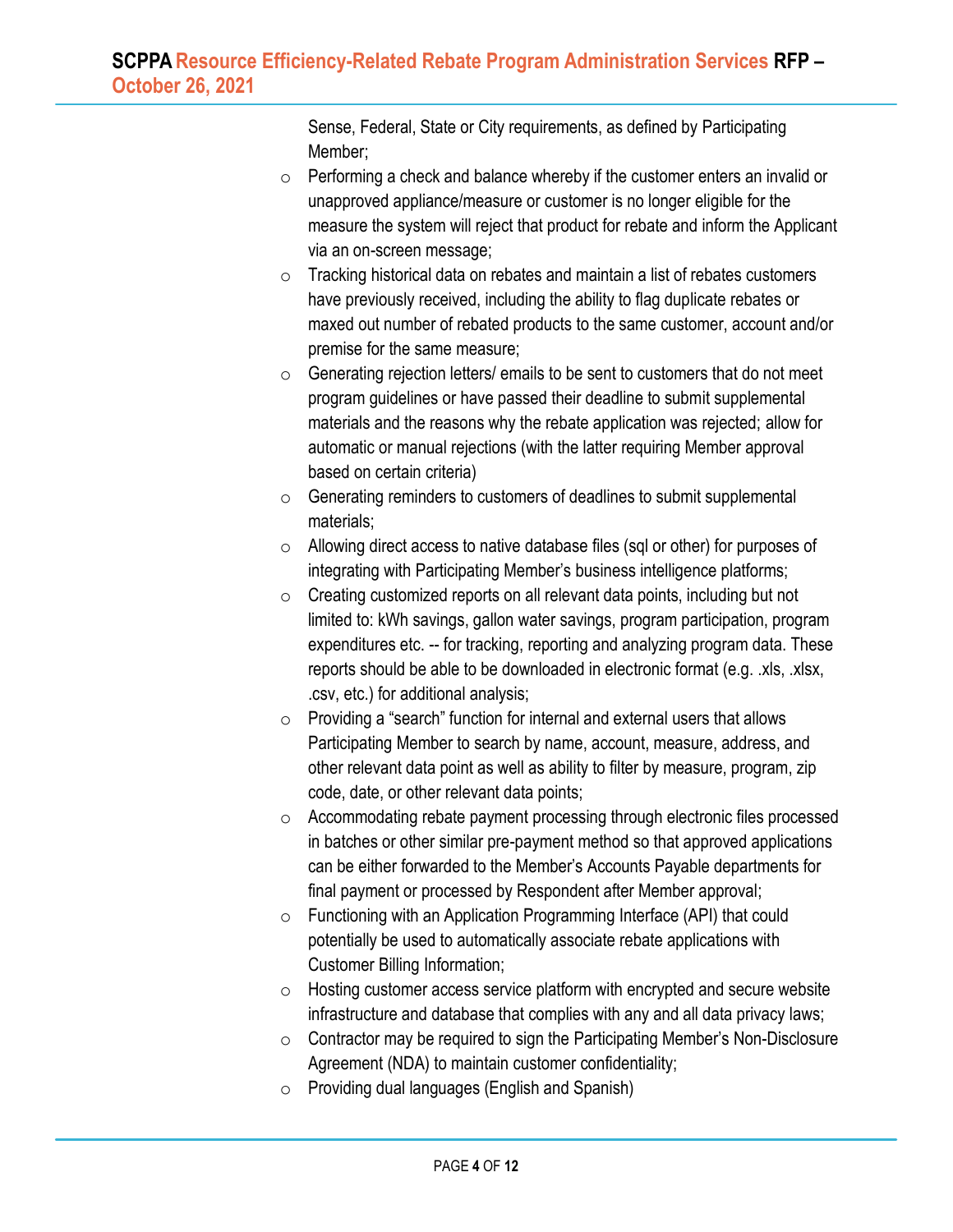$\circ$  Complying with latest information security standards, such as ISO 27000 series, and incorporate architected solutions, to ensure safeguarding of all data and meeting security requirements of each Participating Member.

#### **3. APPLICATION PROCESSING**

- Process rebate applications for customers applying for any in-scope program rebates. These incentive programs can be changed at any time at the discretion of the Participating Member;
- Process income-qualified program applications and rebates;
- Validate utility customer status, including income-qualification, disadvantaged community residence, and any other eligibility requirements for the program and rebate application compliance;
- Follow-up on incomplete or pending applications;
- **•** Processing paper rebate applications in the event of software delay, system malfunction or customer choice;
- Confirm that customers have an active utility account to qualify for rebate
- Confirm the measure has been purchased by customer or owner of the property through review of proof of purchase (receipts, invoices)
- Verify that customers agree to program terms and conditions including but not limited to agreeing to inspections, that the appliance remain in the Participating Member's site location for a minimum of five years;
- **EXECT** Ability to print and mail rebate checks to utility customer account holder on behalf of the Participating Member. Participating Member reserves the right to continue mailing rebate checks by receiving a data file of approved rebates through secure FTP site.
- Respond to incoming calls and emails from customers as it pertains to rebate qualifications, status of application, customer escalations or any general questions about the rebate programs provided by the Participating Member.

#### **4. CONDUCT POST-INSPECTIONS OF MEASURES AND RETAIL OUTREACH**

- Conduct post-inspections, based on criteria determined by the Participating Member (e.g. rebate amount), including but not limited to a minimum of 10 percent postinspections for approved measures (50% for Central A/C units) by randomly selecting applications and scheduling with customers.
- Customers selected for inspection will be included within electronic data transfer in the database.
- Stock displays, stickers and literature at local retail outlets that promote Energy Star appliances and conservation measures. Participating Member will provide a list of 25- 30 local retail outlets participating in the Program. The Contractor will visit or contact each retailer on a monthly basis to maintain sufficient literature and stickers for approved Energy Star models. The Contractor will keep a record of all visits and contacts made and provide that information to the Department on a monthly basis.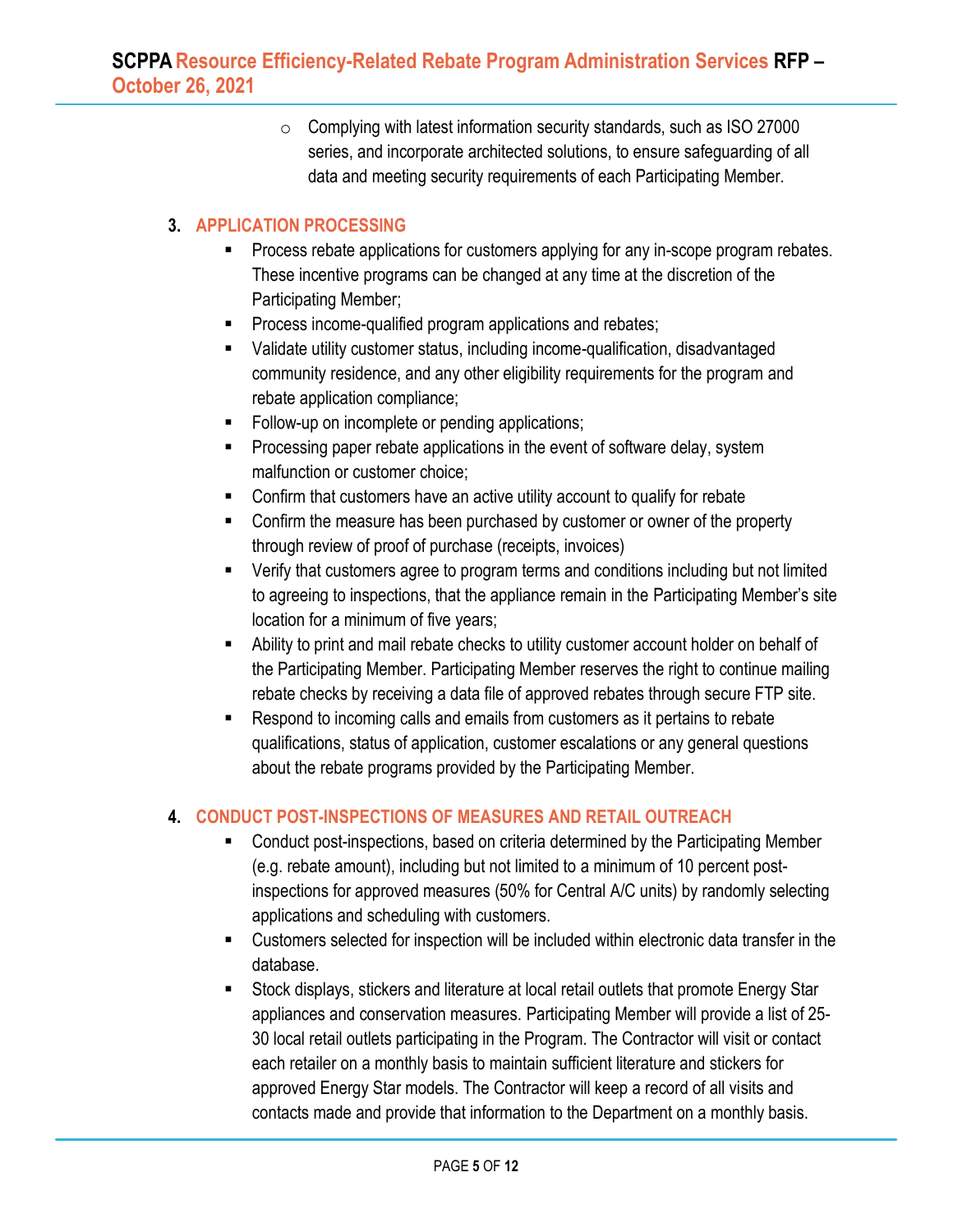# **Timeline / Schedule\***

| <b>SCPPA RFP FOR</b>                                                      |                         |
|---------------------------------------------------------------------------|-------------------------|
| <b>RESOURCE EFFICIENCY-RELATED REBATE PROGRAM ADMINISTRATION SERVICES</b> |                         |
| <b>SELECTION PROCESS</b>                                                  |                         |
| <b>SCHEDULE OF REQUIREMENTS</b>                                           | <b>TARGET DATE(S)</b>   |
| <b>Issue RFP</b>                                                          | October 26, 2021        |
| <b>Clarification Questions Due</b>                                        | November 8, 2021        |
| Answers to Clarification Questions Received                               | November 16, 2021       |
| Responses Due                                                             | December 7, 2021        |
| Review of Responses                                                       | December 2021           |
| Interviews (If Necessary)                                                 | December 2021           |
| Selection of Respondent(s)                                                | January - February 2022 |

**\***Timeline/Schedule is subject to change.

### **IV. PROPOSAL SUBMISSION REQUIRED ELEMENTS**

#### **1. TRANSMITTAL LETTER CONTENT:**

- **A.** A brief statement of the Respondent's understanding of the work to be done and commitment to perform the work as scheduled, including:
	- **I.** statement of work specifications; and
	- **II.** reference to any proposed contractual terms and conditions required by the Respondent; and
	- **III.** a summary of exceptions taken to the RFP requirements; and
	- **IV.** any and all expectations from SCPPA including, but not limited to: requirements definitions, strategy refinement, and staffing requirements to support the proposed project or program implementation.
- **B.** An officer authorized to bind must sign the proposal on behalf of the Respondent and must include the following declarations on the transmittal letter:

"This proposal is genuine, and not sham or collusive, nor made in the interest or in behalf of any person not herein named; the Respondent has not directly or indirectly induced or solicited any other Respondent to put in a sham bid, or any other person, firm or corporation to refrain from submitting a proposal; and the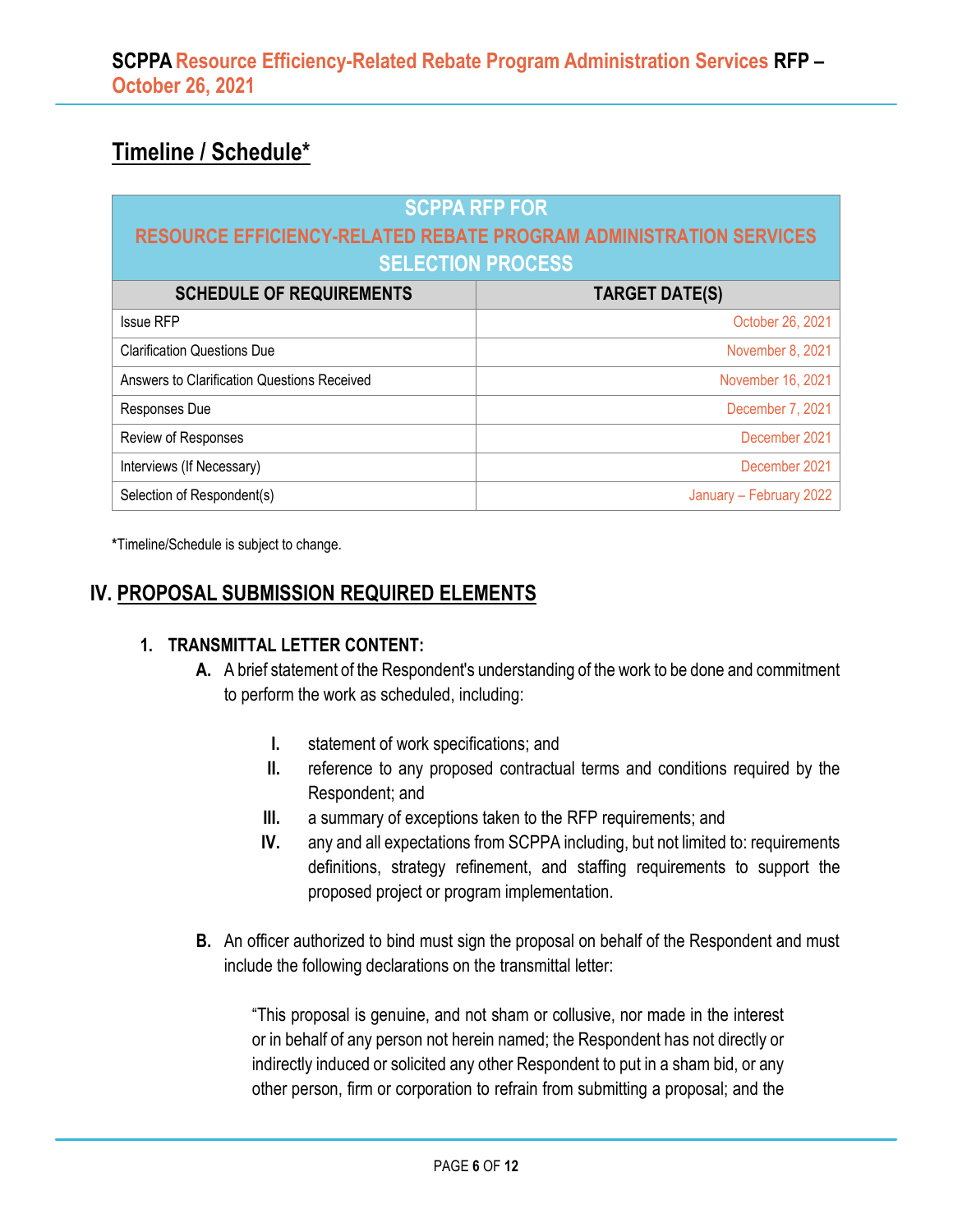Respondent has not in any manner sought by collusion to secure for themselves an advantage over any other Respondent."

#### **2. RESPONDENT INFORMATION**:

Provide legal name of Company or Individual, physical street address, the name(s) and title(s) of the individual(s) authorized to represent the Respondent, including telephone number(s) and email address(es).

#### **3. PROPOSAL:**

Proposals must include a description of the proposed project or program, how it meets (or does not meet) each of the objectives of this RFP, and a detailed description addressing all of the Areas of Interest. Respondents may also include additional services, products, tasks, task elements and/or functions that may not be part of or included in the RFP, but are deemed by the Respondent to be pertinent and potentially valuable to SCPPA or its Members. SCPPA will have full discretionary authority to consider, accept and/or reject without cause such supplemental information that is not directly requested, included in or made part of the RFP.

#### **4. FEES:**

Pricing in all Proposals should be made based on good faith estimates of the requirements defined in this RFP. Please include all necessary details of specific examples or estimates of the fees, labor rates and service charges. Describe how the fees, rates or charges will be determined. Respondents shall also be prepared to provide a breakdown of the applicable overheads and fringe benefit costs that are part of any labor rates and other direct costs associated with the services to be performed.

#### **5. EXPERIENCE:**

Respondent shall clearly identify project participants and management team, including:

- **A.** Describe your firm's experience as may be applicable to this RFP, your organizational structure, management qualifications, and other contract related qualifications, including number of years firm has been in business.
- **B.** Specify key employees and describe their qualifications, experience and duties related to this RFP, including the office location(s) where work will be performed, in addition to the physical street address referenced above.
- **C.** Provide a commitment statement for the retention and use of key employees as proposed, their availability to initiate and sustain the proposal, as well as planned supplemental employees if key personnel are not available to assure project delivery.
- **D.** State whether Respondent will use subcontractors to perform services pursuant to the contract. Should the use of subcontractors be offered, the Respondent shall provide the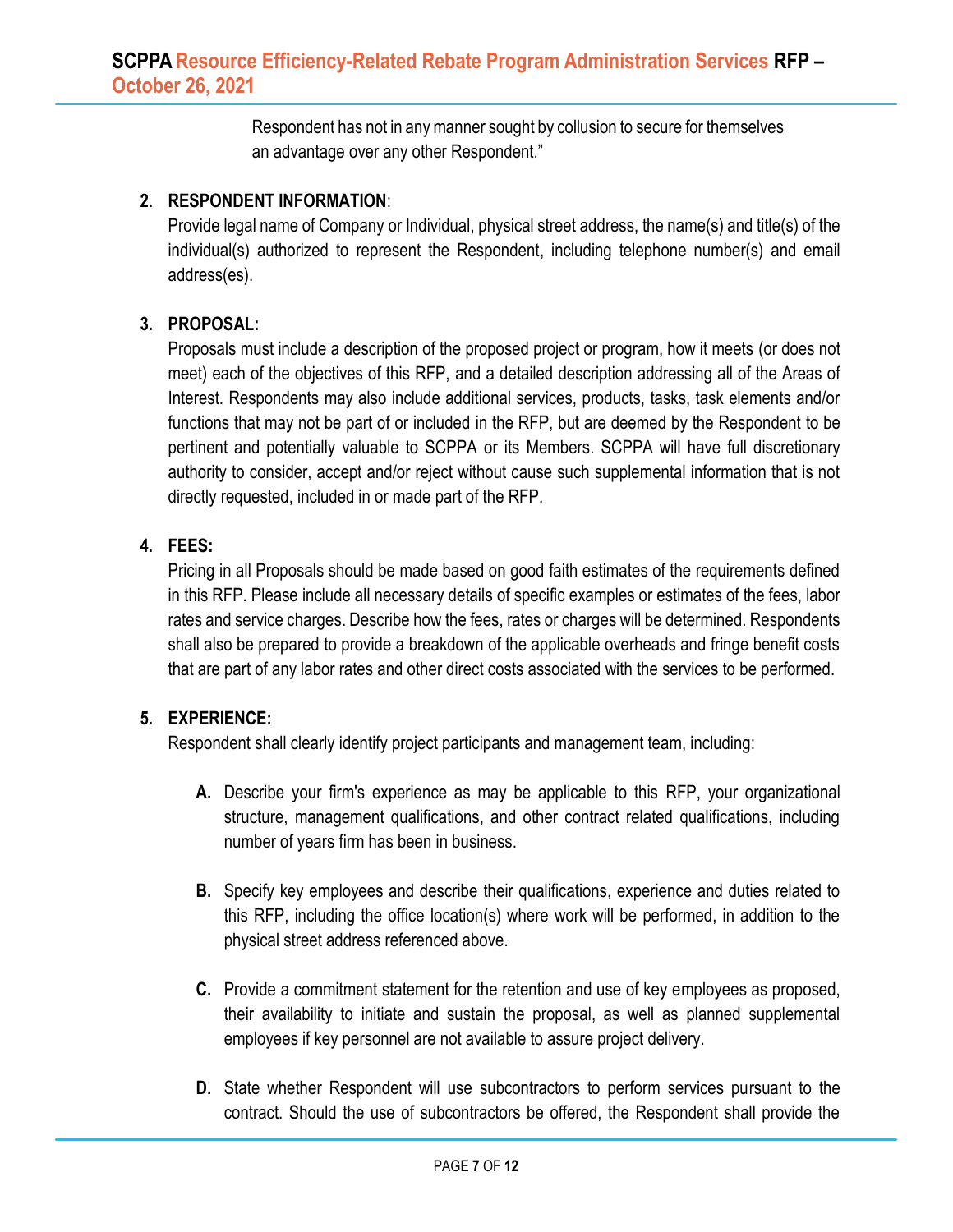same assurances of competence for the subcontractor, plus the demonstrated ability to manage and supervise the subcontracted work. Subcontractors shall not be allowed to further subcontract with others for work. The provisions of any contract resulting from this RFP shall apply to all subcontractors in the same manner as to the Respondent.

**E.** Respondent shall indicate any and all pending litigation that could affect the viability of Respondent's proposal, continuance of existing contracts, operation or financial stability.

#### **6. CUSTOMER DATA**

All customer data ("Customer Data"), including PII and non-PII gathered in connection with the services provided hereunder will remain or become the property of the Participating Member. The successful Respondent and other parties, including without limitation, affiliates, agents, assignees, and successors (the "Affiliated Parties") will not be authorized to use Customer Data other than in connection with providing in-scope services. In addition, the successful Respondent and Affiliated Parties will not be authorized to disclose, sell, assign, lease, or otherwise provide Customer Data to third parties. The successful Respondent and Affiliated Parties must assign, transfer, and convey irrevocably to the utility all right, title, and interest in and to the Customer Data without further consideration.

#### **7. REFERENCES:**

- **A.** Describe whether the Respondent has, within the last five (5) years, rendered any service to SCPPA or to any of SCPPA's Members, either as a contractor or subcontractor, either under the current Respondent's name or any other name or organization. If so, please provide details (status as prime or subcontractor, brief description of the contract, contract start and end date, the contract administrator name, and total actual contract expenditures).
- **B.** If the Respondent has not rendered any service within the last five (5) years to SCPPA or to any of SCPPA's Members, then please provide references over that period with the details described above including the counterparty for which services were provided.
- **C.** Identify existing related or relevant projects or programs which Respondent developed and/or operates that would demonstrate Respondent's capabilities in this area.
- **D.** Describe relevant program development and implementation experience, approach, and provide a list of references for similar projects completed.

### **V.PROPOSAL SUBMISSION DELIVERY REQUIREMENTS**

There will not be an initial Respondent's conference associated with this RFP. The deadline to submit Clarification questions on this RFP will be **4:00 PM (PDT) – November 8, 2021**. All questions should be submitted electronically via email to **[RebateProgramAdminRFP@scppa.org](mailto:RebateProgramAdminRFP@scppa.org)** referencing **Resource Efficiency-Related Rebate Program Administration Services RFP** in the subject line. Answers to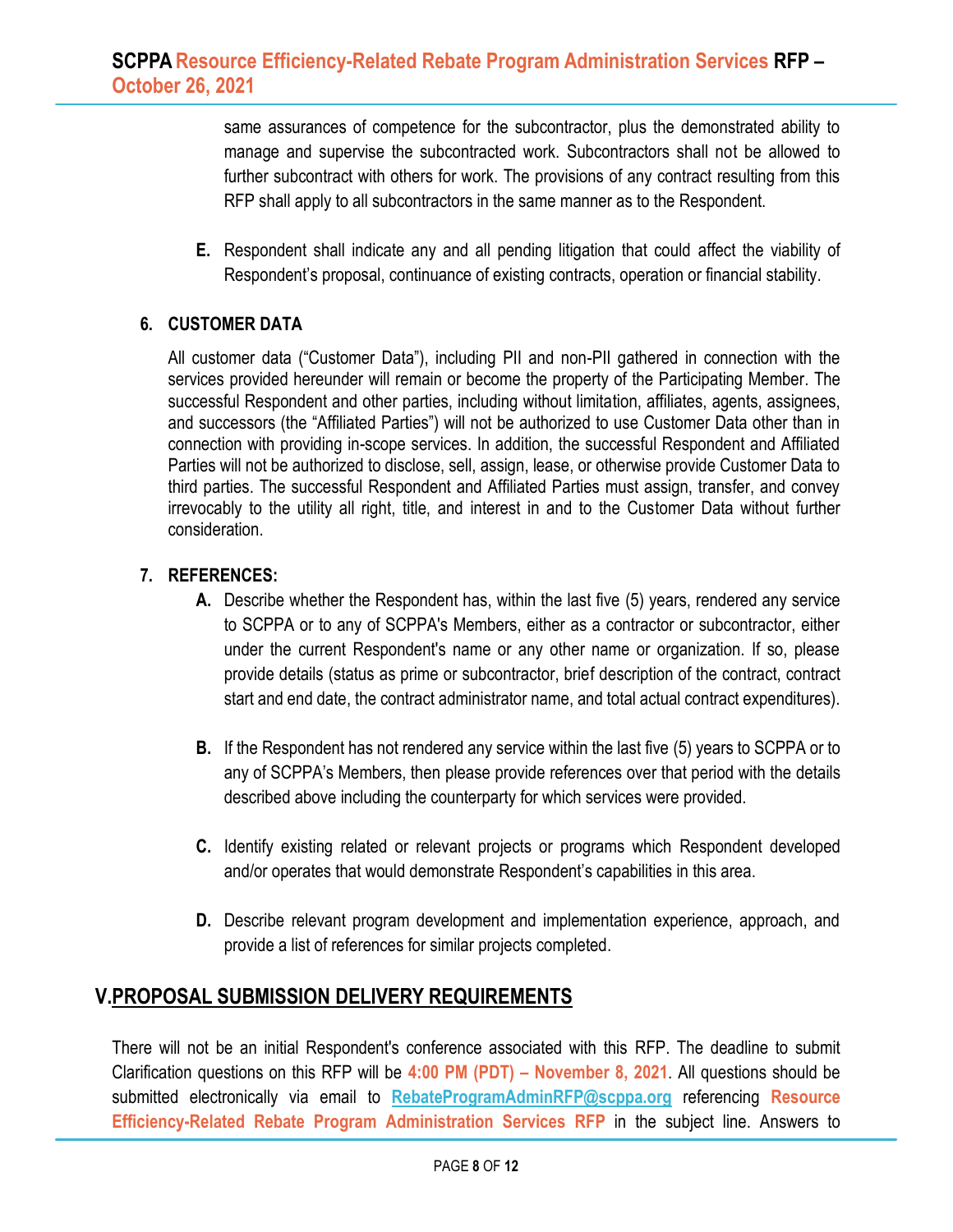questions that SCPPA, at its sole determination and discretion, deems to be substantive or that would place the inquisitor at a distinct and unfair advantage to other potential Respondents will be posted on SCPPA's website alongside the solicitation at **<http://scppa.org/page/RFPs-Programs>** as soon as a practicable after the date received, but no later than **4:00 PM (PDT) – November 16, 2021**. It is the responsibility of potential Respondents to review this website for any and all postings.

One (1) electronic copy of your proposal and any supporting documentation must be delivered to **[RebateProgramAdminRFP@scppa.org](mailto:RebateProgramAdminRFP@scppa.org)**by no later than **4:00 PM (PDT) – December 7, 2021**.

No contact should be made with the Board of Directors, committees or working group representatives, or SCPPA Members concerning this RFP.

All information received by SCPPA in response to this RFP is subject to the California Public Records Act and may be subject to the California Brown Act and all submissions may be subject to review in the event of an audit.

### **VI.TERMS AND CONDITIONS**

- **1.** SCPPA reserves the right to cancel this RFP at any time, reject any and all proposals and to waive irregularities.
- **2.** SCPPA shall determine at its sole discretion the value of any and/or all proposals including price and non-price attributes.
- **3.** Proposals may be sub-divided or combined with other proposals, at SCPPA's sole discretion.
- **4.** SCPPA shall perform an initial screening evaluation to identify and eliminate any proposals that are, for example, not responsive to the RFP, do not meet the minimum requirements set forth in the RFP, are not economically competitive with other proposals, or are submitted by Respondents that lack appropriate creditworthiness, sufficient financial resources, or qualifications to provide dependable and reliable services for this RFP.
- **5.** SCPPA reserves the right to submit follow up questions or inquiries to request clarification of information submitted and to request additional information from any one or more of the Respondents.
- **6.** SCPPA reserves the right, without qualification and in its sole discretion, to accept or reject any or all proposals for any reason without explanation to the Respondent, or to make any award to that Respondent, who, in the opinion of SCPPA, will provide the most value to SCPPA and its Members.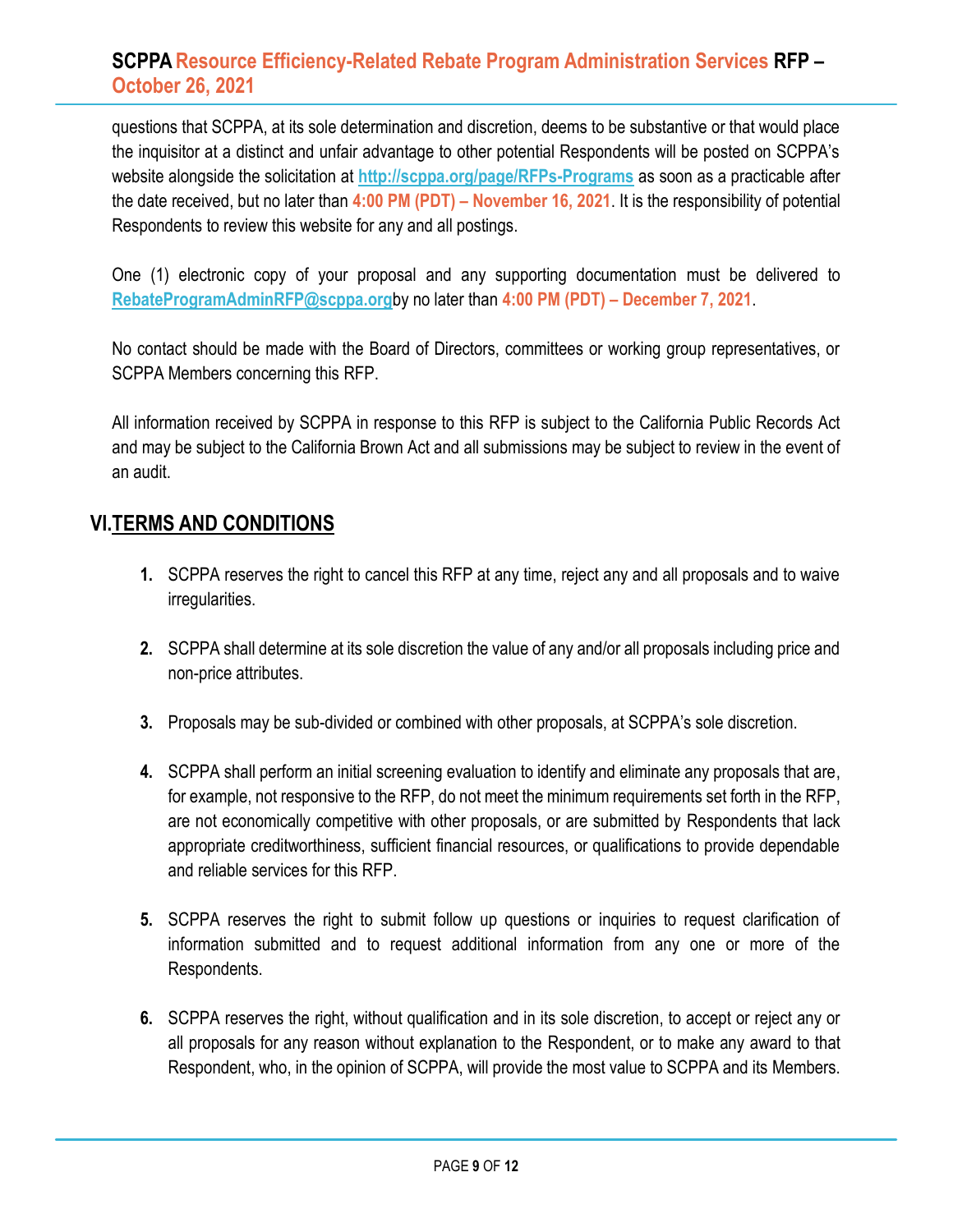- **7.** SCPPA may decline to enter into any potential engagement agreement or contract with any Respondent, terminate negotiations with any Respondent, or to abandon the request for proposal process in its entirety.
- **8.** SCPPA reserves the right to make an award, at its sole discretion, irrespective of price or technical ability, if SCPPA determines that to do so would result in the greatest value to SCPPA and its Members.
- **9.** Those Respondents who submit proposals agree to do so without legal recourse against SCPPA, its Members, their directors, officers, employees and agents for rejection of their proposal(s) or for failure to execute or act on their proposal for any reason.
- **10.** SCPPA shall not be liable to any Respondent or party in law or equity for any reason whatsoever for any acts or omissions arising out of or in connection with this RFP.
- **11.** SCPPA shall not be liable for any costs incurred by any Respondents in preparing any information for submission in connection with this RFP process or any and all costs resulting from responding to this RFP. Any and all such costs whatsoever shall remain the sole responsibility of the Respondent.
- **12.** SCPPA may require certain performance assurances from Respondents prior to entering into negotiations for work that may result from this RFP. Such assurances may potentially include a requirement that Respondents provide some form of performance security.
- **13.** Prior to contract award, the successful Respondent shall supply a detailed breakdown of the applicable overheads and fringe benefit costs that are part of the labor rates and other direct costs associated with the services to be performed.
- **14.** SCPPA Members, either collectively or individually may contact Respondents to discuss or enter into negotiations regarding a proposal. SCPPA is not responsible or liable for individual Members interactions with the Respondent which are not entirely conducted through SCPPA or at SCPPA's option or election to engage the Respondent as defined within the RFP.
- **15.** Submission of a Proposal constitutes acknowledgement that the Respondent has read and agrees to be bound by the terms and specifications of this RFP and any addenda subsequently issued by SCPPA.
- **16.** Information in this RFP is accurate to the best of SCPPA's and its Members' knowledge but is not guaranteed to be correct. Respondents are expected to complete all of their due diligence activities prior to entering into any final contract negotiations with SCPPA.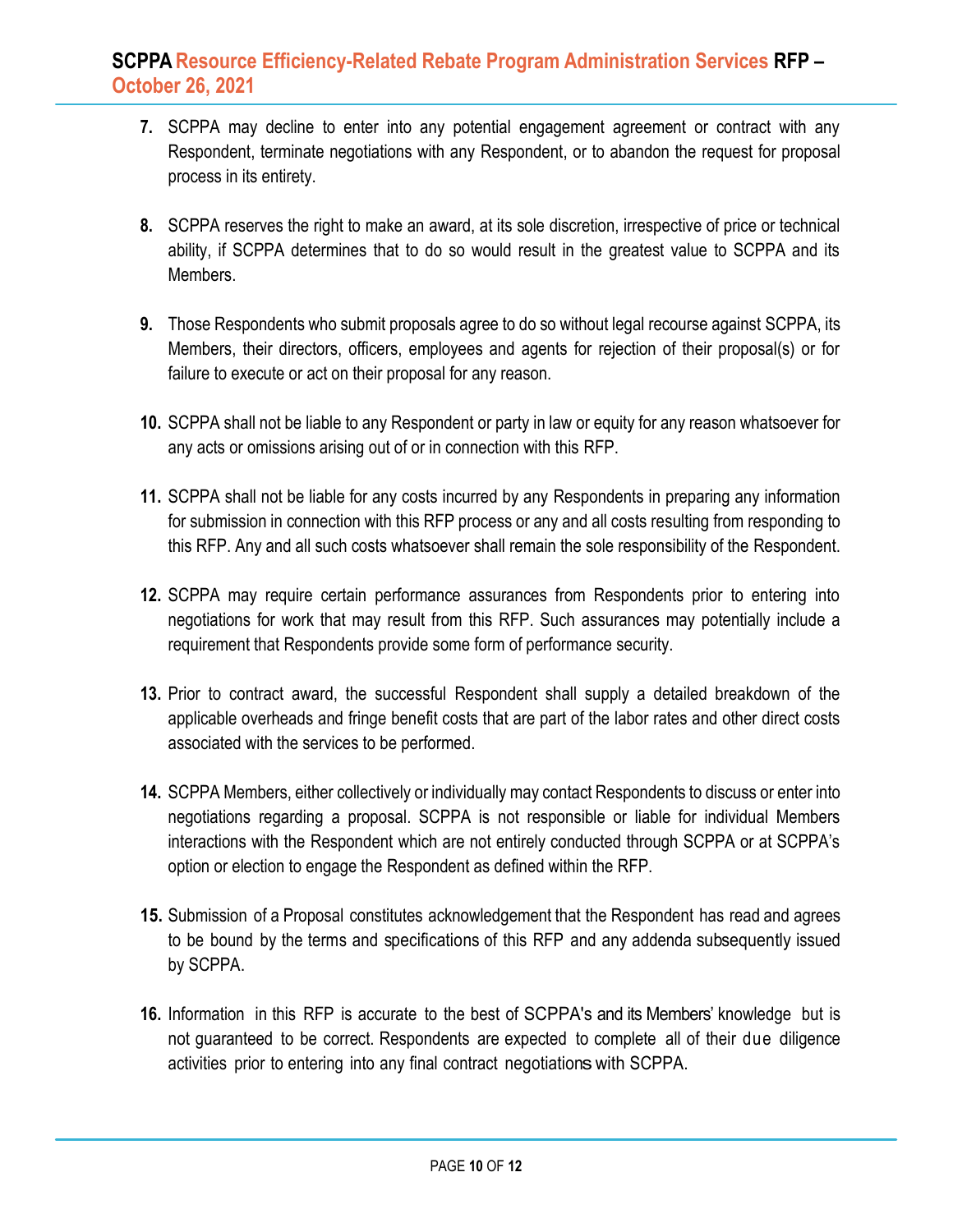- **17.** SCPPA reserves the right to reject any Proposal for any reason without cause. SCPPA reserves the right to enter into relationships with more than one Respondent, can choose not to proceed with any Respondent with respect to one or more categories of services, and can choose to suspend this RFP or to issue a new RFP that would supersede and replace this RFP.
- **18.** Respondents understand and acknowledge that proposals submitted in response to this RFP will be valid for a period of twelve (12) months from the "Responses Due" date indicated in the RFP Schedule. Respondents must clearly identify in their proposals if the proposal will be valid for a term lesser than the twelve (12) month term.

### **VII.ADDITIONAL REQUIREMENTS FOR PROPOSAL**

#### **1. CONSIDERATION OF RESPONSES:**

Submitted proposals should be prepared simply and economically, without the inclusion of unnecessary promotional materials. Proposals should be submitted on recycled paper that has a minimum of thirty percent (30%) post-consumer recycled content and duplex copied (double-sided pages) where possible.

#### **2. INSURANCE, LICENSING, OR OTHER CERTIFICATION:**

If selected, the Respondent will be required to maintain sufficient insurance, licenses, or other required certifications for the type of work being performed. SCPPA or its Members may require specific insurance coverage to be established and maintained during the course of work and as a condition of award or continuation of contract.

#### **3. NON-DISCRIMINATION/EQUAL EMPLOYMENT PRACTICES/AFFIRMATIVE ACTION PLAN:**

If selected, the Respondent and each of its known subcontractors may be required to complete and file an acceptable Affirmative Action Plan. The Affirmative Action Plan may be set forth in the form required as a business practice by the Department of Water and Power of the City of Los Angeles which is SCPPA's largest Member.

#### **4. LIVING WAGE ORDINANCE:**

If selected, the Respondent may be required to comply with the applicable provisions of the City of Los Angles Living Wage Ordinance and the City of Los Angeles Service Contract Workers Retention Ordinance. The Living Wage Ordinance provisions are found in Section 10.36 of the Los Angeles City Administrative Code; and the Service Contract Workers Retention Ordinance are found in Section 10.37 of the Los Angeles Administrative Code (SCWRO/LW0).

#### **5. PREVAILING WAGE RATES:**

If selected, the Respondent will be required to conform to prevailing wage rates applicable to the location(s) where any work is being performed. Workers shall be paid not less than prevailing wages pursuant to determinations of the Director of Industrial Relations as applicable in accordance with the